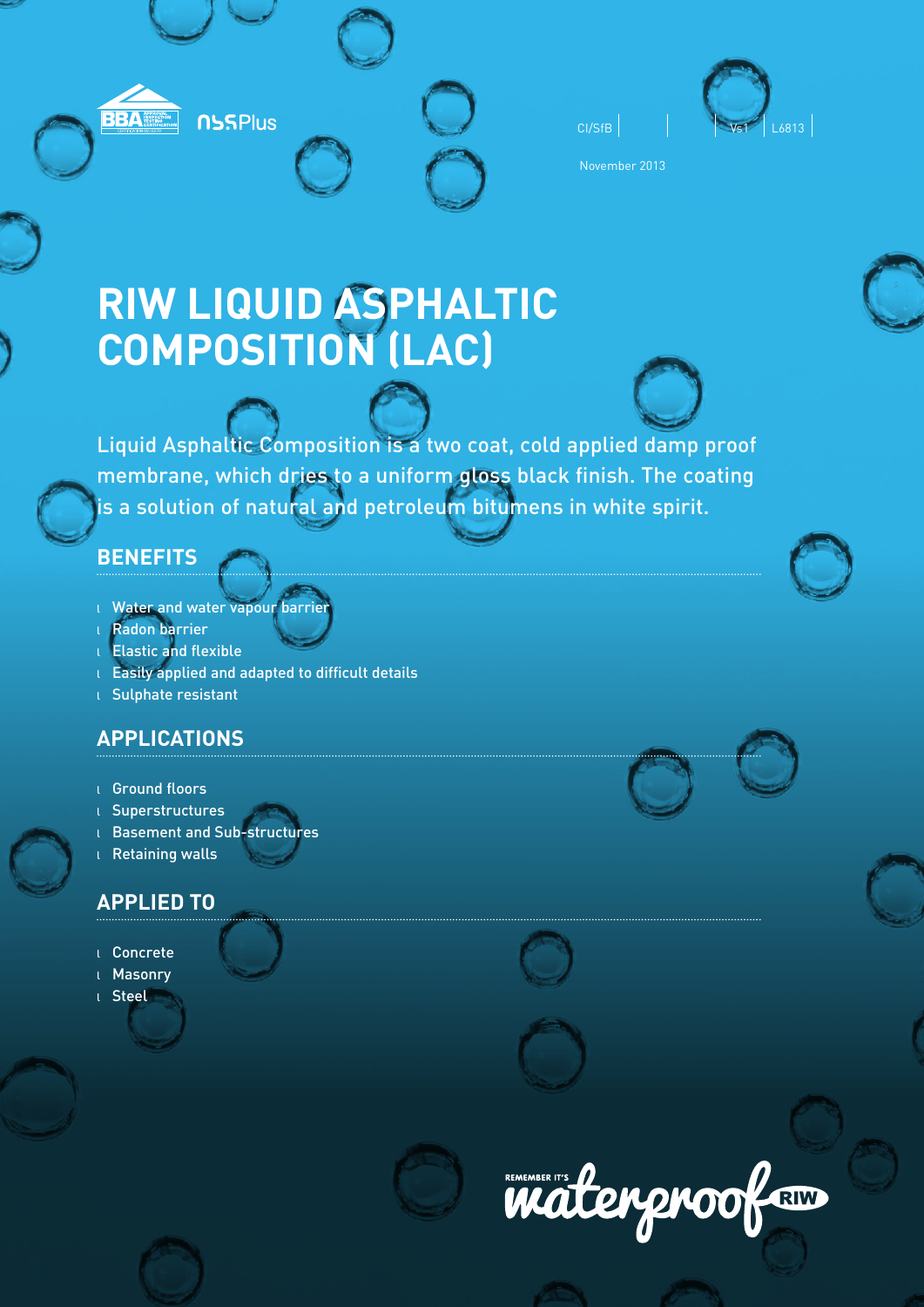# **LIQUID ASPHALTIC COMPOSITION (LAC)**

# **TYPICAL USES**

LAC is typically used as a damp proof membrane to ground floors, as a vapour barrier behind cladding and for tanking of basements. It is also suitable for waterproofing foundation walls, ducts, lintels, columns, beams and similar structures at, above and below ground level.

When designing Type A structures (as classified in BS 8102: 2009), the product applied correctly is capable of providing the levels of protection required for Grades 1, 2 & 3 basements.

LAC may also be applied to the internal face of external walls above ground level to prevent the penetration of moisture. The membrane can then be plastered or dry lined when dry.

LAC may also be used to provide a barrier to Radon Gas.

# **DURABILITY**

Subject to normal conditions of use LAC will provide an effective barrier to the transmission of liquid water and water vapour for the life of the structure.

LAC retains its elasticity and will not crack or peel provided it is protected from mechanical damage and exposure to U.V. light.

# **SPECIFICATION**

J30 - Liquid Applied Tanking/Damp Proofing in accordance with NBS Clauses.

Please consult RIW for further information.

# **INDEPENDENT AUTHORITY**

LAC has been awarded British Board of Agrément Certificate No. 89/2278, covering its use for the tanking of basements and as a damp proof membrane for solid floors.

Tests carried out by the National Radiological Protection Board show that LAC will provide a barrier to the passage of Radon by diffusion.

A copy of their report is available upon request.

# **ANCILLARY PRODUCTS**

RIW produce a range of ancillary products for use with LAC which include:

Cementfill FC - Cement based waterproof fairing coat and repair mortar for filling minor holes, voids and defects.

# **PERFORMANCE & COMPOSITION**

| Form                                     | <b>Bitumen Solution</b>                                   |
|------------------------------------------|-----------------------------------------------------------|
| Colour                                   | <b>Black</b>                                              |
| Specific gravity                         | 0.95g/ml                                                  |
| Solids Content                           | 71% (w/w)                                                 |
| <b>Flash Point</b>                       | 38. C                                                     |
| Water vapour resistance                  | 590MNs/q                                                  |
| Water vapour permeability                | $0.43$ g/m <sup>2</sup> per 24 hours                      |
| Diffusion coefficient for<br>radon       | $1.7 \times 10 - 13$ m <sup>2</sup> s <sup>-1</sup>       |
| Diffusion length for radon               | $0.28$ mm                                                 |
| Coverage for two coats *                 | 1m <sup>2</sup> /litre (typical)                          |
|                                          | 1.25m <sup>2</sup> /litre (steelwork)                     |
| Number of coats                          | Two (One coat only<br>onto render prior to<br>plastering) |
| DFT of coating                           | 0.75mm for two coats                                      |
| Curing time                              | Touch dry: 24 hours                                       |
| Overcoating time                         | Minimum: when touch<br>dry                                |
| Application temperature<br>limits        | $5 - 35$ $C$                                              |
| Preparation of liquid                    | <b>None</b>                                               |
| Sulphate resistance                      | 50,000ppm                                                 |
| U.V. resistance                          | Low, protect within 28<br>days                            |
| <b>Shelf life (Temperate</b><br>climatel | 12 months                                                 |

The above performance figures are typical values and should not be considered a product specification. \*Figures quoted are theoretical coverage rates. Actual coverage may vary depending on nature of substrate.

Cementfill HB - Cement based waterproof high build repair mortar for profiling and providing fillets. Sheetseal 226 - a self-adhesive, flexible sheet

membrane for reinforcing areas subject to movement. Double Drain - a drainage board which protects the

membrane during backfilling operations and also promotes drainage of water away from the structure.

Protection Board - a 3mm rot proof bitumen board to prevent damage to the waterproof membrane during backfilling operations.

Adhesive Tape - a 150mm wide double sided tape for temporarily adhering Protection Board or Double Drain to the membrane.

Sheetseal 9000 DPC - a range of high performance polymeric dpc's, and pre-formed cavity trays, compatible for use with all RIW membranes.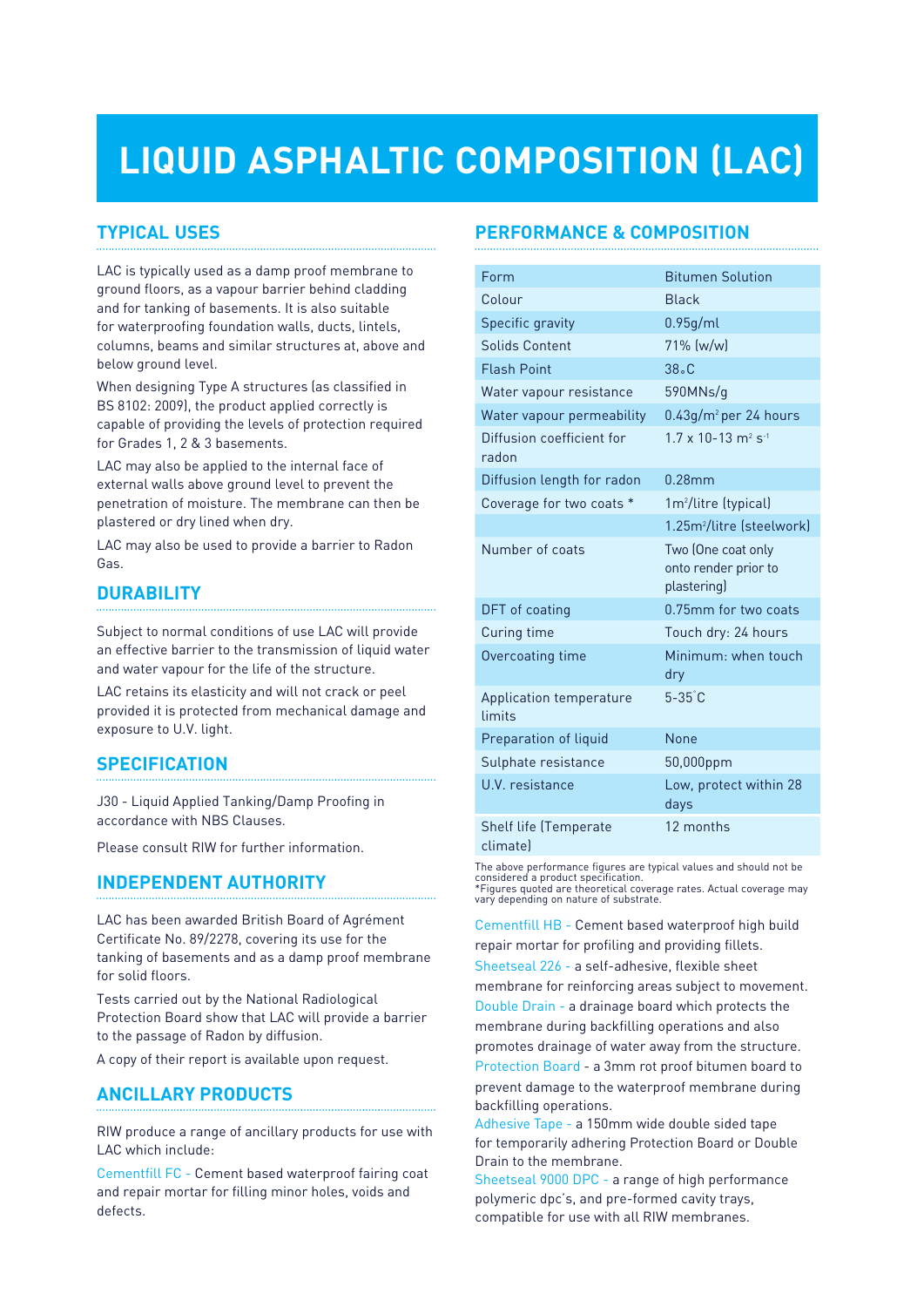### **CONSTRUCTION**

All construction should conform with the Building Regulations, Codes of Practice and British Standards in current use at the time the building is being constructed. In particular it is recommended that reference is made to BS 8102: 2009.

#### **PREPARATION**

All Surfaces: Should be smooth, clean, dry (to a depth of 1-2mm), sound and free from frost, oil, grease, condensation and other contamination. Any voids or hollows must be made good to a flush finish, with a suitable filler. Any sharp edges or high points should be eliminated. Powdery or flaking surfaces should be removed by suitable means.

Internal corners should be eased with a cement fillet (see ancillary products), approximately 20mm high to assist application, similarly, external corners should be chamfered or rounded to suit.

Concrete surfaces: Horizontal surfaces should preferably be smooth, however lightly tamped (3-4mm peak to trough profile), brushed or floated surfaces may also be acceptable.

Masonry: Should be sound with joints flush pointed or 'bagged out' with Cementfill or similar before the membrane is applied. Open textured surfaces should be sealed with Cementfill FC or a sand/cement slurry to provide a suitable surface. If existing surfaces are very rough, they may require rendering.

Metal surfaces: Should be wire brushed or sand blasted and pre-treated with a steel primer, prior to the application of the membrane, in two coats, at the rate of 2.5m2 /litre per coat. Corroded metal should also be treated with an anti-corrosive primer. LAC is compatible with all commonly encountered steel primers including alkyd, chlorinated rubber and epoxy based paints.

#### APPLICATION

General: Application of LAC should not be attempted in temperatures below 5˚C. LAC should be applied as supplied, however under certain circumstances, such as cold weather conditions, it may be necessary to addup to 10% white spirit to ease application.

LAC should be applied in two coats at a minimum application rate of 1.7m<sup>2</sup>/litre for the first coat and 2.5m<sup>2</sup>/litre for the second coat, unless noted otherwise. Under no circumstances must the liquid be heated or sanded. The coating is not designed for external exposed use, and must be protected from the effects of U.V. light within 28 days of application. Heviseal may be used as an alternative to LAC where exposure will exceed 28 days.

Manual: LAC can be applied using a stiff brush or pile roller. The material should be transferred into a suitable container and applied to the substrate by brushing vigorously in all directions to ensure uniform coverage. Do not pour the material onto the substrate or allow it to pool in serrations or depressions. Good ventilation is necessary to obtain a proper cure. LAC will require 24 hours minimum before recoating. Spray: For further information and details of Specialist Applicators, please consult the Technical Department.

## **COMPATIBILITIES**

Damp-proof courses : LAC is compatible for use with Sheetseal 9000 DPC and all commonly used DPC material, except those with a polymer base. Pitch polymer based products contain plasticizers which migrate under pressure into surrounding materials. This effect does not occur with bitumen polymer, polymeric, lead or hessian based DPC materials.

Insulation Boards : When used as a DPM, LAC is fully compatible with all commonly encountered insulation materials, provided it has dried throughout its thickness before being covered.

#### **SPECIFIC USES**

Tanking: LAC should always be fully supported, to resist hydrostatic pressure, when used for tanking. External tanking: Should be carried out as illustrated in Detail 1 of this literature. The horizontal membrane should be laid on a concrete blinding projecting beyond the outer face of the structure.



**Detail 1 - External Tanking**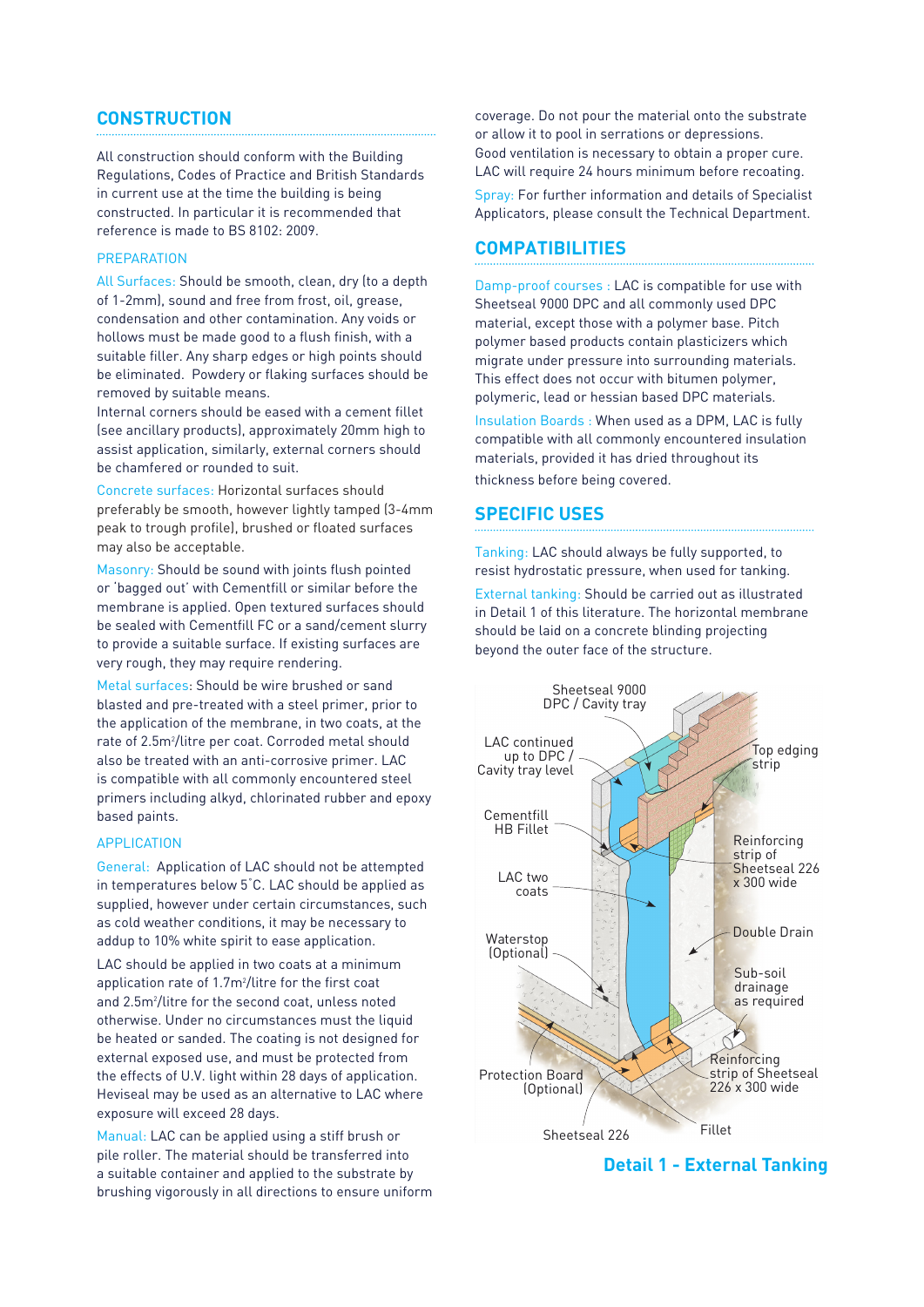The base structural slabs and the walls should be formed, incorporating a fillet at the external base of the wall, and the vertical LAC should then be applied. The internal angle at the base of the wall, and other areas subject to movement, must be reinforced with a 300mm strip of Sheetseal 226. The membrane should then be protected from backfilling using Double Drain or Protection Board to suit.

Internal tanking: Should be carried out as illustrated in Detail 2 of this literature. All internal angles, and other areas subject to movement, must be reinforced with Sheetseal 226 as required. A loading coat of brick, block or concrete should be constructed immediately after the membrane has cured. If brick or block is used, a 20mm minimum cavity should be left between the membrane and the loading skin. This cavity must be filled with a sand/cement mortar fill as work proceeds.

Floating floor construction: LAC can be used under a floating floor system at ground level, as illustrated in Detail 3 of this literature. When used under insulation the following guidelines should be followed:

- a) The product must be allowed to dry throughout its thickness before being covered.
- b) The insulation boards must be laid butt jointed, with corners and arrises kept intact to ensure overall loading of the membrane.
- c) The floor finish must not displace the insulation boards during laying.

Radon Barrier: Refer to BRE Report 211 - Radon: Guidance on protective measures for new dwellings. LAC has been successfully tested by the National Radiological Protection Board, as an effective barrier against radon. This gives the specifier the opportunity of using a traditional proven material as both a radon barrier and in its normal use, as a water and water vapour barrier. The principal design objective is to construct an airtight and therefore radon proof barrier across the whole site of the building. This can be achieved without the need for skilled labour, or site welded lap joints, by using LAC.

Vapour barrier behind plastering: LAC is suitable for use under the following plasters, Thistle Bonding or Thistle Universal Onecoat, and only these products can be recommended. Under no circumstances should cement or lime based renders be applied to the vertical membrane.

LAC should be applied to a correctly prepared surface, including the removal of efflorescence, old plasters, lime washes etc. The second coat, where required should not be applied until the first coat is dry throughout its thickness, and neither coat should be applied so heavily as to form curtains and sags down the face of the wall.

If LAC is to be applied to dense concrete, sand/cement render or (semi-) engineering brickwork, only one coat of the membrane is required, at a rate of  $1.7m<sup>2</sup>/$ litre. The membrane should never be sanded, as

the recommended plasters will bond directly to the membrane. Plastering should never be carried out until the full treatment (one or two coats) is totally dry throughout its thickness. The membrane must be reactivated by wiping a rag moistened in white spirit prior to over-plastering if the membrane has been exposed for 21 days (allow to dry for 4 hours).

Points for fixings should be indicated and pockets cut out which should then be filled with mortar after lining with LAC. Lightweight fixings may be adhered directly to the plaster finish using an appropriate adhesive.



#### **Detail 2 - Internal Tanking**



**Detail 3 - Ground Floor DPM**